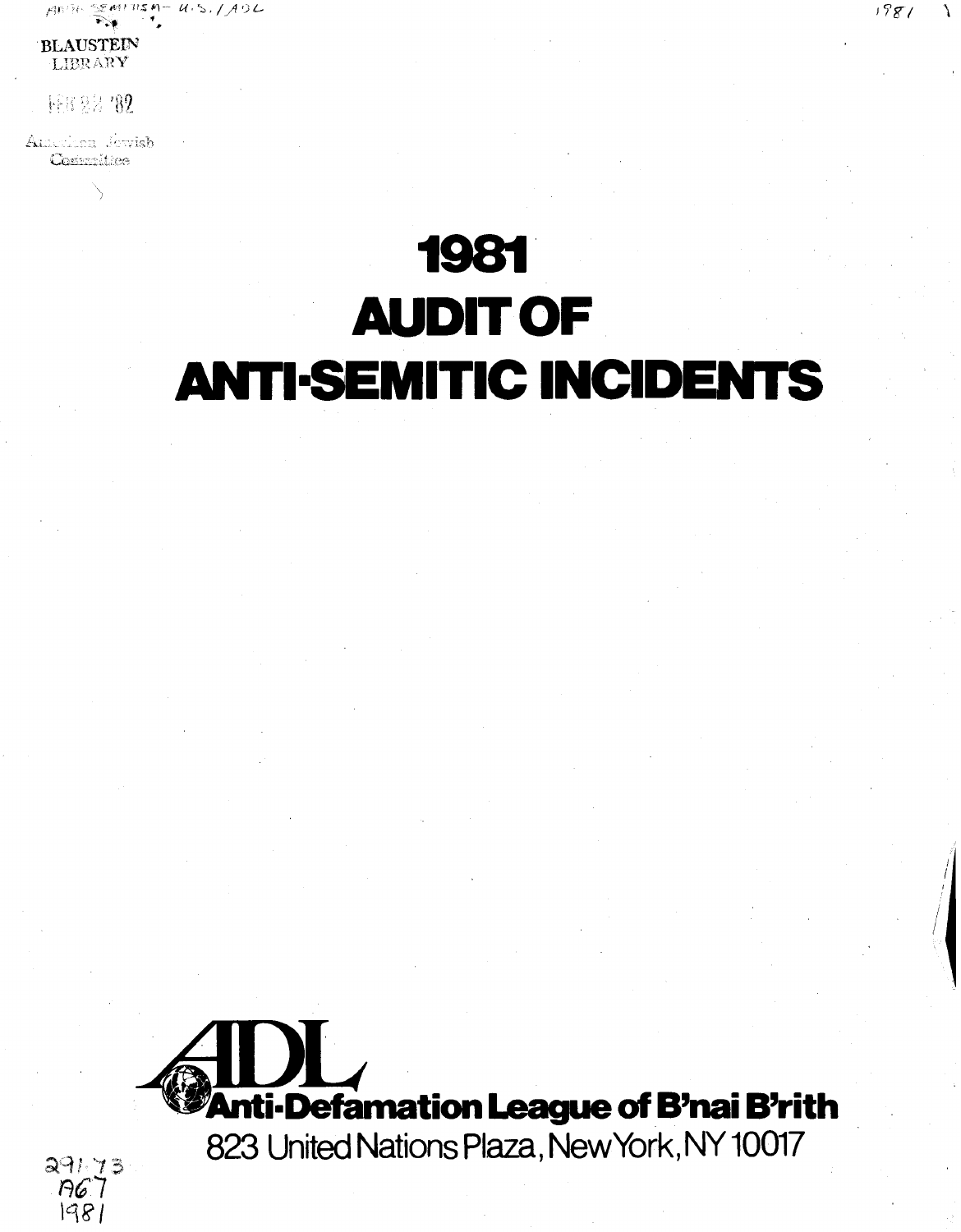$\frac{1}{\sqrt{2}}$ 

 $\sim 10^{11}$ 

 $\label{eq:2.1} \frac{d\mathbf{r}}{dt} = \frac{1}{2} \left[ \frac{d\mathbf{r}}{dt} + \frac{d\mathbf{r}}{dt} \right] \mathbf{r} + \frac{d\mathbf{r}}{dt} \mathbf{r} + \frac{d\mathbf{r}}{dt} \mathbf{r} + \frac{d\mathbf{r}}{dt} \mathbf{r} + \frac{d\mathbf{r}}{dt} \mathbf{r} + \frac{d\mathbf{r}}{dt} \mathbf{r} + \frac{d\mathbf{r}}{dt} \mathbf{r} + \frac{d\mathbf{r}}{dt} \mathbf{r} + \frac{d\mathbf{r}}$ 

 $\sim$   $\sim$  $\sim 10^{-11}$  $\mathcal{L}^{\text{max}}_{\text{max}}$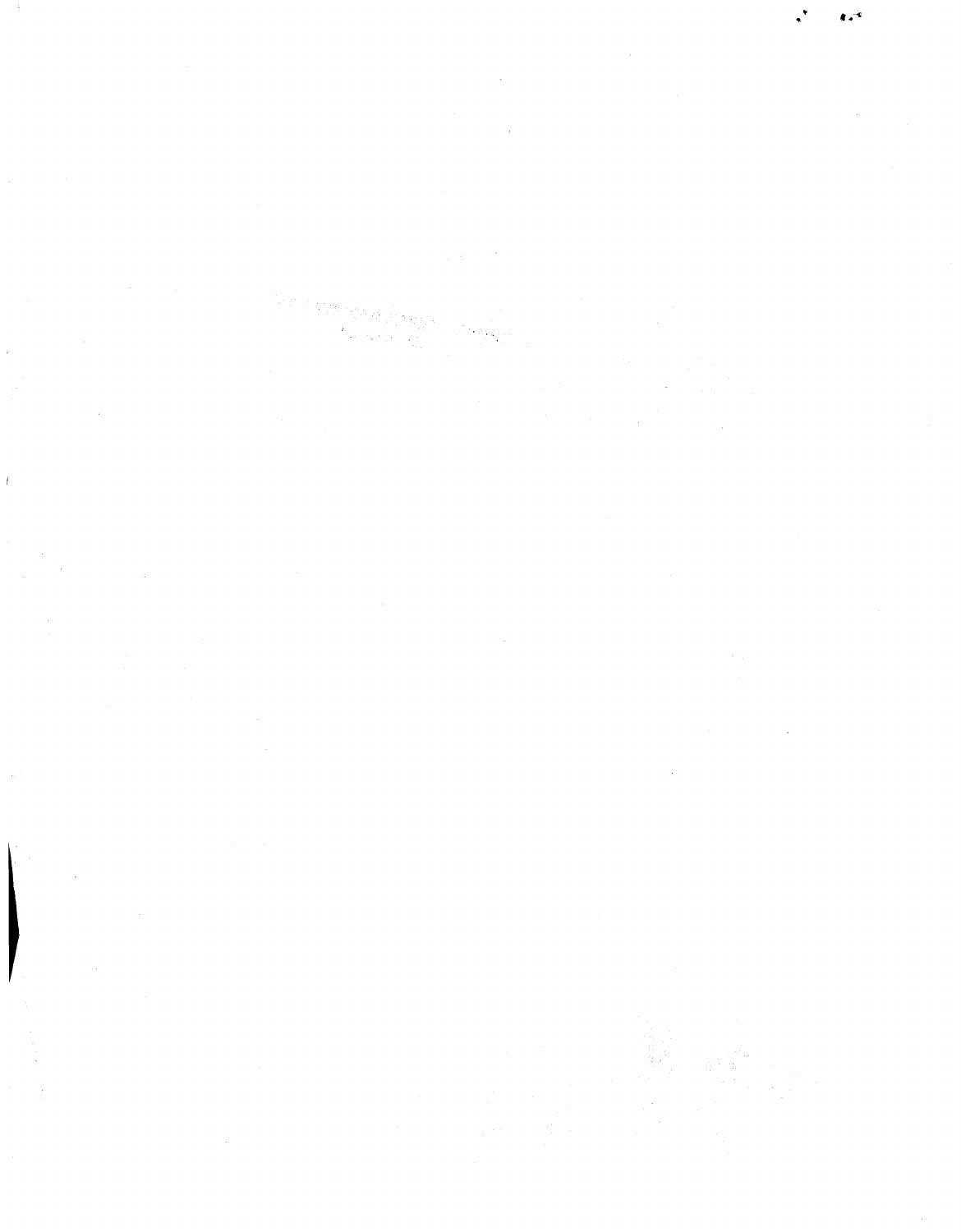## **1981 A.D.L. AUDIT QF**

#### **ANTI-SEMITIC INCIDENTS**

#### **Introduction**

**The Anti-Defamation League Annual Audit of reported anti-Semitic incidents in the United States shows that the number of episodes of vandalism against Jewish institutions, private Jewish property such as homes and stores, and anti-Semitic vandalism of public property, increased substantially in 1981 -- an increase for the third straight year.** 

**The Audit also shows a substantial increase in bodily assaults against Jews, in mail or phone threats to Jews and Jewish institutions, and in the harassment of such targets. (This latter category of offenses was reported for the first time in 1980.)** 

**At the same time, there were signs that American society is reacting with growing determination against vandals motivated by bigotry and religious prejudice.** 

#### **The Statistics for 1981**

**The 1981 ADL Audit records 974 episodes of anti-Semitic vandalism reported to ADL's 27 regional offices around the country. These took place in 31 states and the District of Columbia. The 1981 total is more than two-and-a-half times that of 1980 when 377 episodes were reported in 28 states and the District of Columbia. In 1978 there were 49 episodes, and 120 in 1979.** 

**The number of assaults, mail and phone threats, and harassments of Jews and Jewish institutions reported in 1981 was more than triple the 1980 figure. There were 350 in 1981 compared with 112 in 1980.** 

**The 1981 pattern of reported incidents of anti-Semitic vandalism conforms to the pattern of 1980 in some important respects. The** 

 $-1$   $-$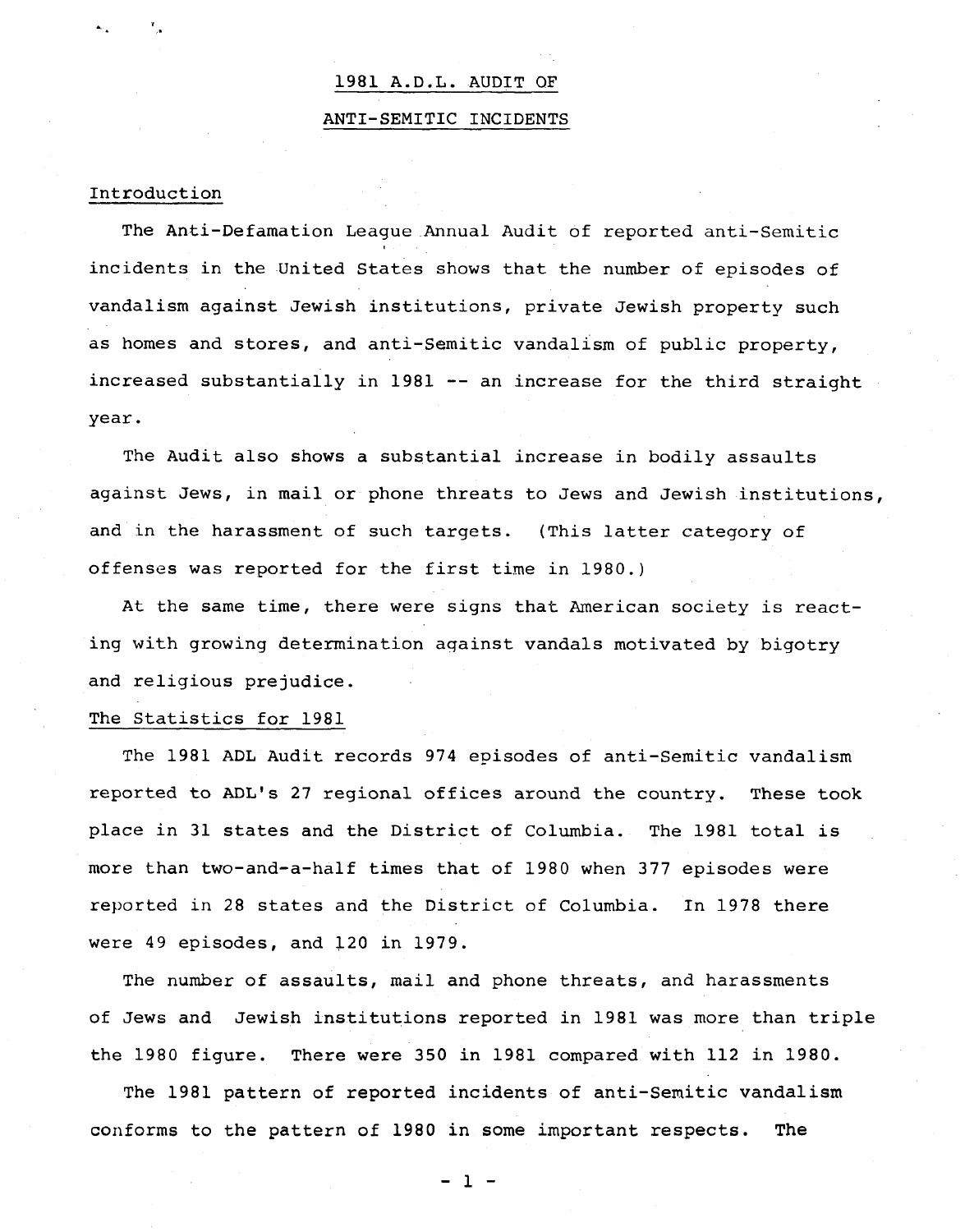**states of New York (326) , California (150) , New Jersey (94) and Massachusetts (59) again reported the most incidents — roughly 65% of the total nationwide.** 

**The reports from California, Maryland (51) and Pennsylvania (50)**  show noticeable increases over 1980.

**Michigan (29)> Illinois (28), Minnesota (26), Virginia (25) and Florida (24) constitute a second tier of states reporting 20 or more incidents of vandalism in 1981.** 

**The Northeast, with roughly half of the reported incidents was once again the geographic area reporting the greatest number of episodes.** 

**While the reports from California show a marked increase over 1980, the other Pacific Coast states reported only scattered episodes. None was reported from Oregon and only four from the State of Washington.** 

**The more serious offenses -- arson, attempted arson, bombings and attempted bombings — number less than 3% of the total incidents reported in 1981. The other 97% consist of swastika daubings, anti-Jewish graffiti, and similar types of vandalism.** 

**Desecrations of Jewish cemeteries increased from five in 1980 to 15 in 1981.** 

### **Arrests**

**As in 1980, the overwhelming majority of those arrested in connection with the 1981 episodes of overt anti-Semitic vandalism, assaults, threats and harassments were 20 years of age or under.** 

**During 1981, ADL received reports that 73 individuals had been arrested in connection with 39 episodes of anti-Semitic vandalism and that 62'-- 85% were 20 or under. The remaining 11 were adults, of whom**  six were arrested in connection with a single episode in Nashville, Ten**nessee. This involved an abortive plot to bomb a synagogue, allegedly**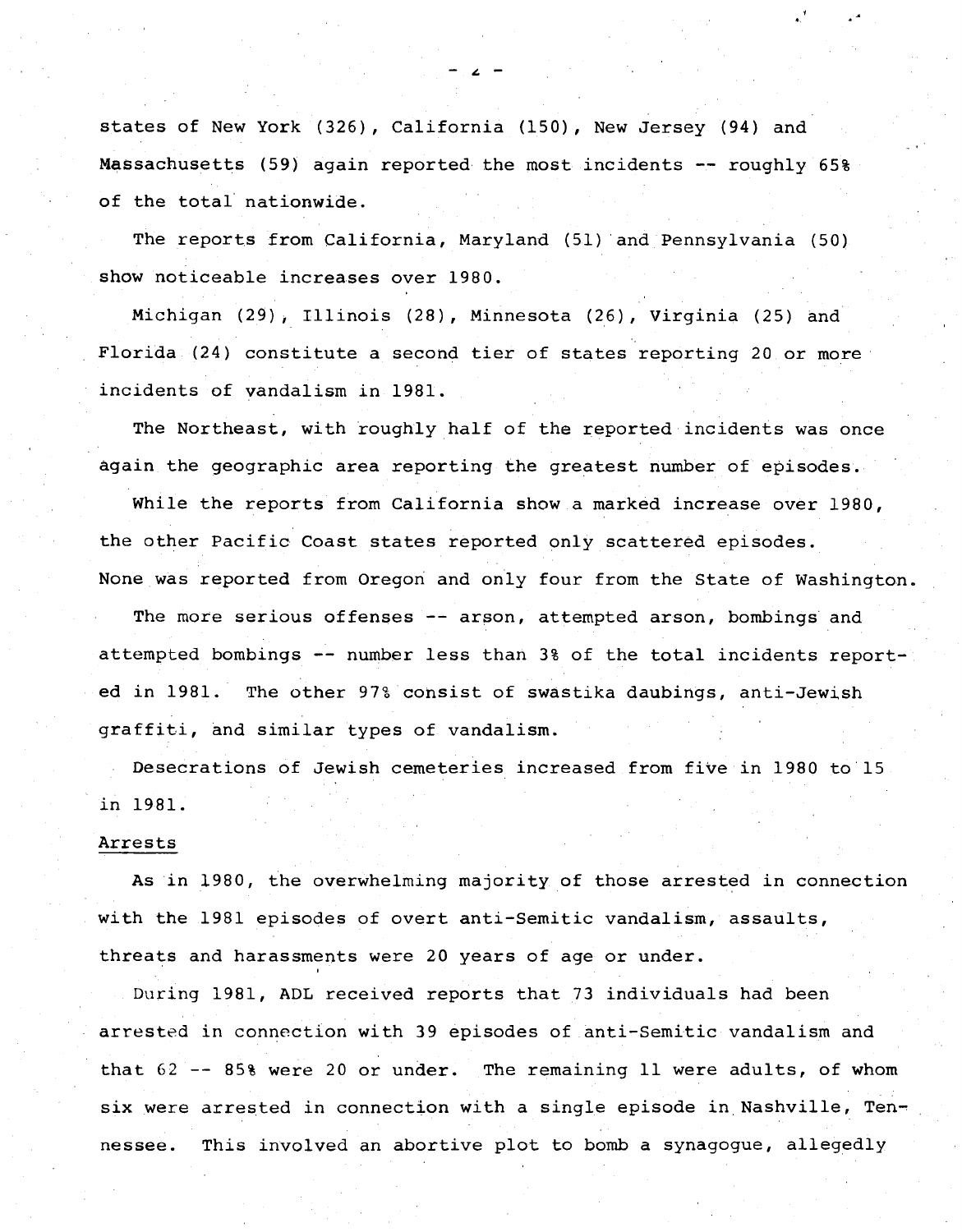**hatched by persons having Ku Klux Klan or neo-Nazi affiliations. In only one other episode was there evidence of activity by organized hate groups -- an episode in Indiana in which two adult males were arrested, one of them affiliated with a Klan group. In the remaining 972 incidents, there was no evidence of activity by such organizations.** 

**With respect to individuals arrested in connection with episodes of assault, threat, or harassment against Jews or Jewish institutions, 41**  persons -- 35 of them, or 85%, youths under 20 -- were arrested in connection with 30 of the 350 episodes reported.

**In the Nashville synagogue bomb plot, three of the six persons arrested were convicted by a Tennessee jury late in November, 1981. The other three are waiting trial.** 

#### **Reactions**

**There are signs that American society is reacting to the proliferation of what might be termed "bias crimes." There is evidence of stepped-up activity by law enforcement authorities to combat offenses motivated by religious, racial and ethnic prejudice. This has been seen, for example, in the tri-state area of New York, New Jersey and Connecticut, scene of 44% of anti-Semitic incidents of vandalism reported in 1981, and in other states which have embarked on closer monitoring of bias crimes. .** 

**In the last year, moreover, there have been indications of greater concern for the victims and targets of these crimes. In New York City, for example, borough police commanders are now mandated to make personal visits to all victims and targets of offenses motivated by bigotry.** 

**During 1981, ADL sponsored "security conferences" in communities from coast to coast, designed to bring officials of Jewish institutions** 

- 3 -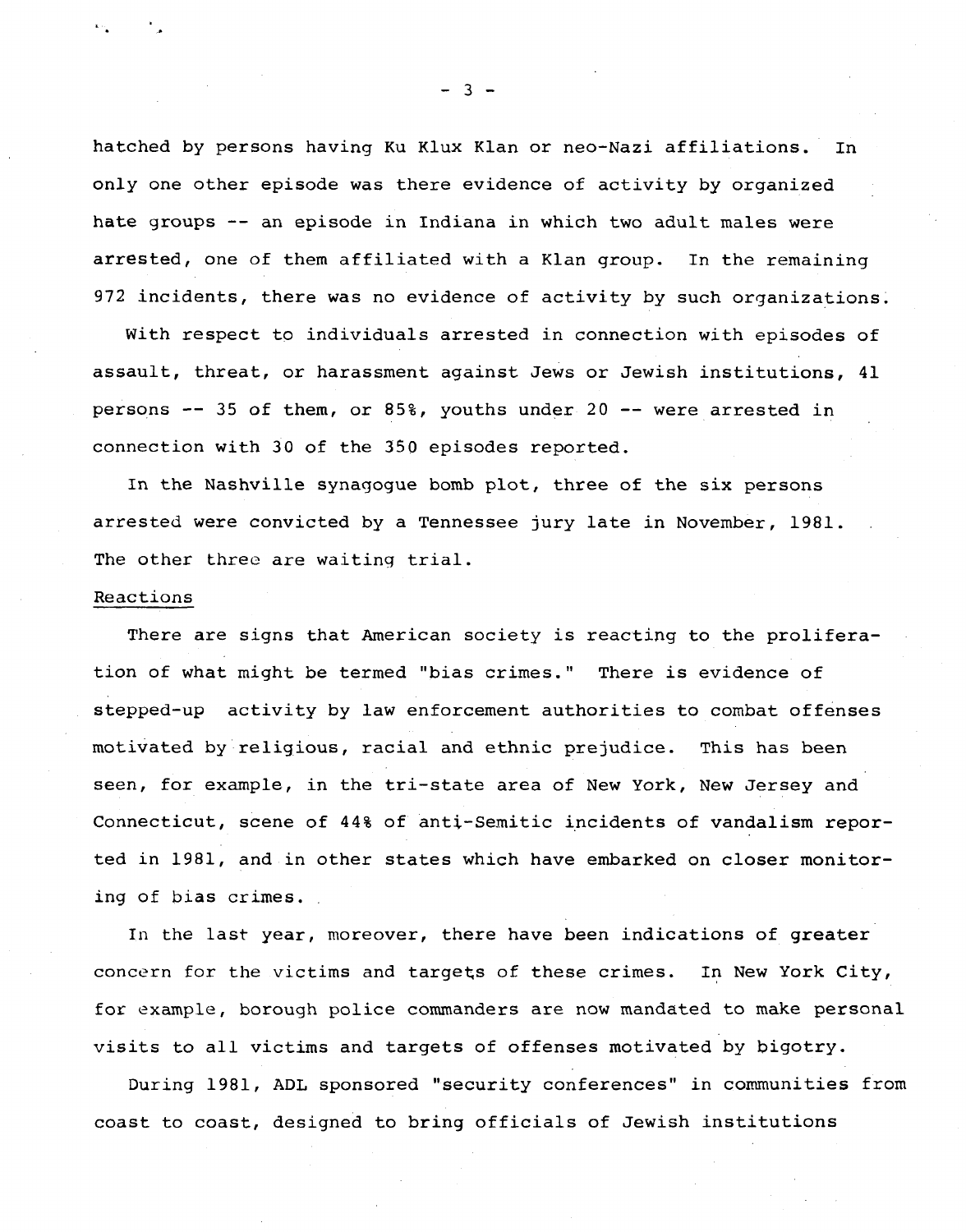**togethe r wit h la w enforcemen t expert s t o discus s an d pla n prope r**   $security$  procedures.

**Durin g 1981 , eigh t state s enacte d statute s aime d a t dealin g wit h the problem of religiously-motivated vandalism. These states -- the** locus of almost two-thirds of the reported anti-Semitic episodes -**were : Arizona , California , Maryland , Ne w Jersey , Ne w York , Oregon , Rhode Island and Washington.** 

**Generally , th e statute s ca n b e divide d int o tw o categories . I n t h e firs t grou p ar e law s providin g increase d crimina l penaltie s fo r thos e foun d guilt y o f vandalizin g cemeterie s an d house s o f worship . Sinc e thes e statute s mak e suc h conduc t punishabl e whethe r o r no t th e perpetrato r ha d a n anti-Semiti c motivatio n o r "intent, " enforcemen t i s a reasonabl y simpl e matter . Example s o f thi s typ e o f ne w la w ar e t h e measure s enacte d in Arizon a an d California .** 

**The second groups of statutes require a showing of specific crimina l inten t t o harass , intimidat e o r terroriz e a n individua l o n th e basi s o f th e individual' s race , religio n o r nationa l origi n befor e a convictio n ca n b e obtained . Thes e statute s ar e mor e ambitiou s i n scop e tha n th e firs t group ; however , sinc e the y requir e proo f o f th e actor' s anti-Semiti c motivatio n "beyon d a reasonabl e doubt, " thes e law s wil l likel y b e harde r t o enforc e an d ma y resul t in fewe r convic tion s tha n th e firs t group . Example s o f thi s typ e o f la w ar e th e measure s adopte d i n Ne w Jersey , Ne w York , Oregon , Rhod e Islan d an d Washington .** 

**Othe r statute s adopte d in 198 1 provid e for : th e creatio n o f a stat e commissio n t o stud y religious , racia l an d ethni c harassmen t (Rhod e Island) ; th e collectio n o f dat a relatin g t o incident s directe d** 

- 4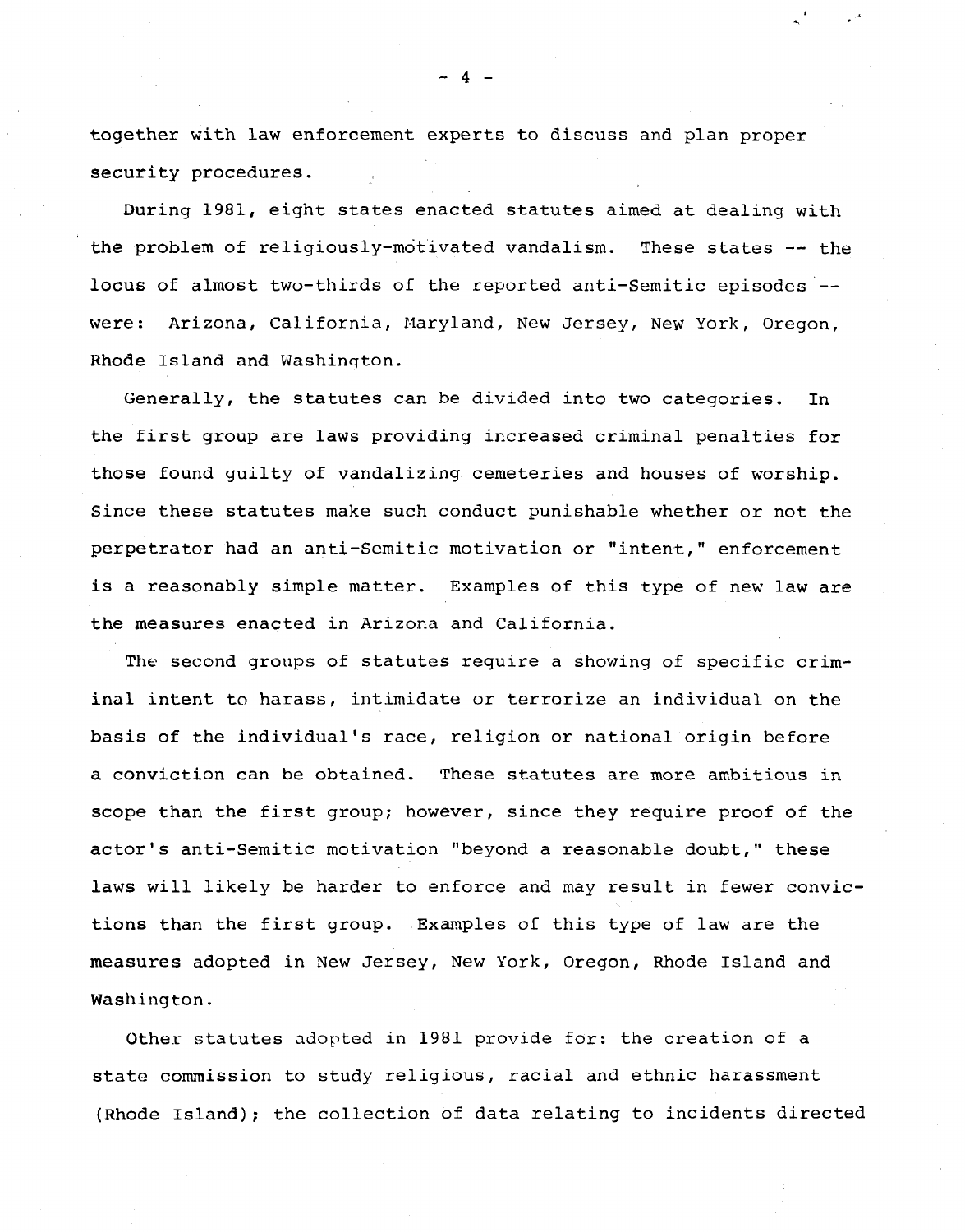**against racial, religious or ethnic groups (Maryland); civil remedies for victims of certain forms of religious vandalism (New York, Oregon and Washington); and increased penalties for cross burning (Maryland).** 

**Additionally, in conjunction with the issuance of this report, ADL is introducing a "model" religious vandalism law which hopefully can be the basis for legislation in those states where there is now no direct statutory authority for dealing with anti-Semitic vandalism.** 

**The need for such "model" legislation is obvious. The eight states which to date have enacted legislation each address the problem from a different perspective. Some have opted only for increased penalties; others have developed new categories of offenses to punish those who "terrorize or intimidate" individuals because of their ethnic, religious or racial background. Our "model" bill, therefore, seeks to provide state legislators with a single comprehensive, yet constitutionally sound approach to this growing problem.** 

**Section 1 of our "model" statute provides for increased penalties for vandalism aimed at houses of worship, cemeteries, schools and community centers. As with section (2) of the statute, the severity of the penalties is left for individual state legislatures to determine on their own. Where two or more persons agree to engage in this crime, this, assumedly, would constitute criminal conduct under the state's general conspiracy law.** 

**Section (2) is aimed at combatting swastika daubings, cross burnings and other conduct manifesting a similar intent. It increases the penalties for committing certain enumerated crimes "by reason of the race, color, religion or national origin of another person." Again, an agreemerit by persons to commit such acts should be punishable under a state's** 

**- 5 -**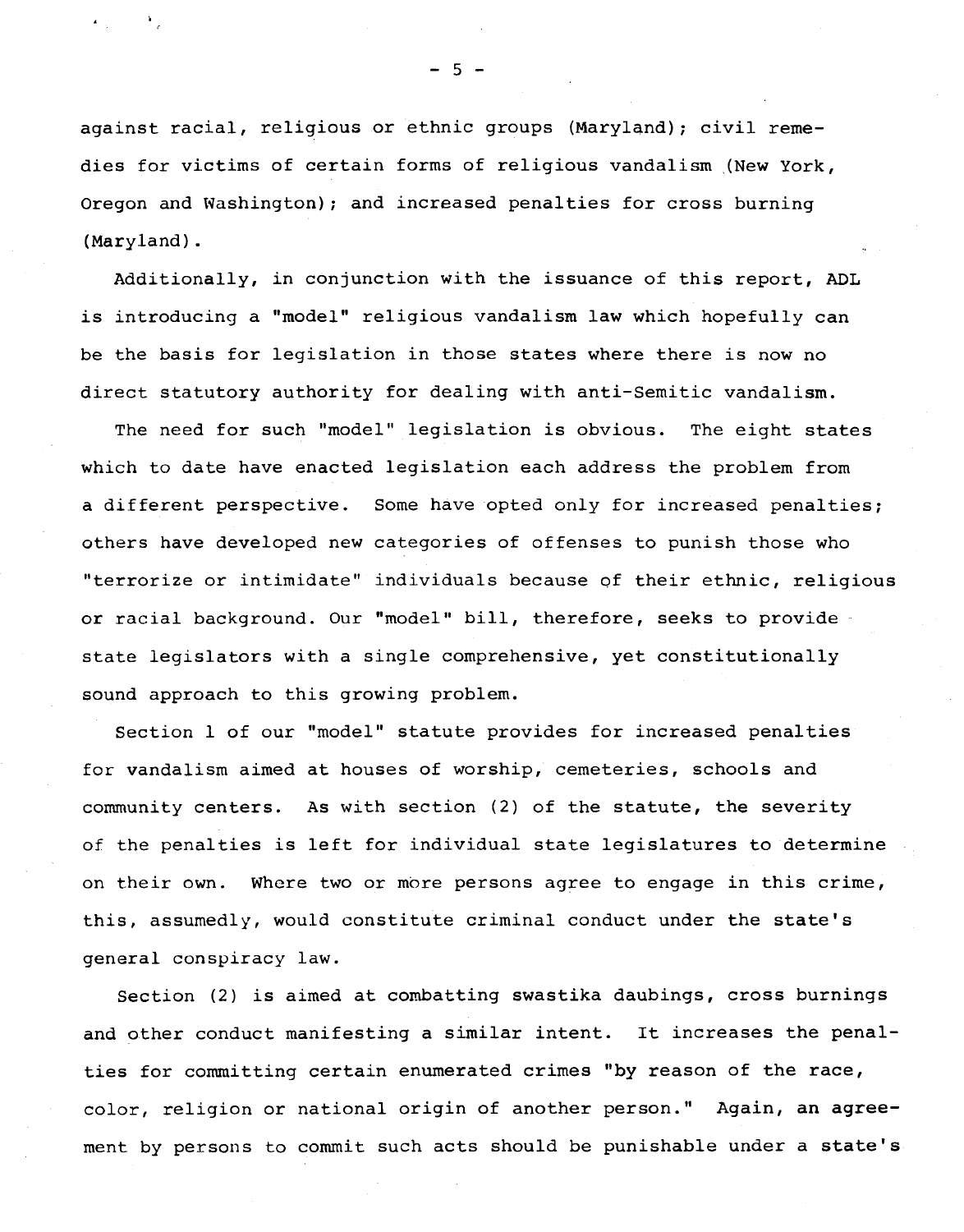**general conspiracy laws.** 

**Section (3) of our bill creates a civil action for victims of the crimes described in the first two sections of the statute. While these activities might presently be actionable in a common law tort suit, section (3) makes it explicit that there is such a cause of action. Additionally, and probably more significantly, this section provides for certain forms of relief, to wit, recovery of punitive damages and attorney fees and parental liability for their children's actions, which are not permitted in tort actions in many states. These additional forms of relief should have a significant deterrent value and should also provide additional incentive for victims to bring civil suits.** 

#### **Evaluation**

**The 1981 Audit records 974 episodes taking place in a nation of 2 20 million persons. However, the real significance of the phenomenon cannot be reduced to a ratio. Each episode of anti-Semitic vandalism, each assault, threat or harassment against an individual or institution, causes serious anguish in the Jewish community. Many law enforcement officials have come to view each of these crimes as an assault in which that community, and in a broader sense society at large, is victimized.** 

**Professor Melvin Tumin, the Princeton University sociologist, was chairman of an ADL-sponsored task force of educators, law enforcement officials, social scientists and psychiatrists that met in New York in early January, 1981, shortly after ADL's 1980 Annual Audit was released. Professor Tumin observed at that time that while, in some cases, youthful vandals may be seeking to release personal frustrations common to adolescence, the anti-Semitic nature of many of their actions can be attributed to "the transmission belts coming from families and** 

**- 6 -**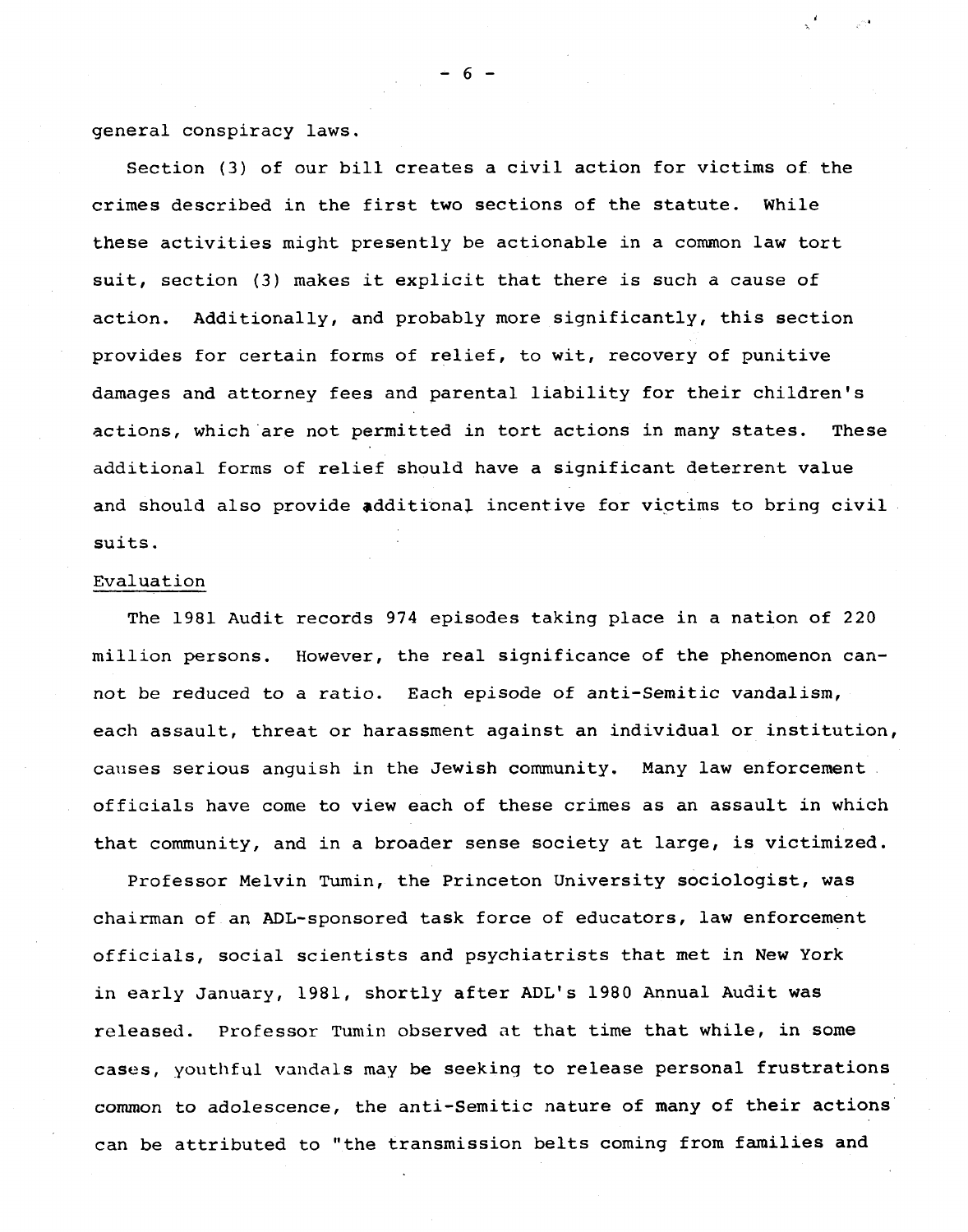**other institutions where resentment of Jews is expressed." He added that the rise of anti-Semitic incidents may be just the "tip of an iceberg" and the overt expression of "a pervasive and deep-rooted anti-Semitism which has lain dormant" for years.** 

**Many dangers to Jewish security, springing from these deep roots, are perceived in the present milieu in American society. A disturbingly high percentage of Americans all too readily accept anti-Semitic stereotypes about alleged control by Jews of the media or banking institutions, for example. There has been an injection of anti-Semitism into debates on U.S. foreign policy. A world-wide campaign of anti-Semitic propaganda has been conducted by the Soviet Union, various Arab regimes, and some Third World countries, exemplified in a number of United Nations resolutions including that equating "Zionism" and racism. And a continuing peril confronts the State of Israel with whose destiny the fate of Jews everywhere is inextricably linked.** 

**Episodes of anti-Semitic vandalism or harassment against Jews are not, in short, the only measure of anti-Semitism in our society. But as ADL noted in the 1980 Annual Audit, they are an indication of a disturbing quotient of anti-Jewish hostility just beneath the surface of American life.** 

**Society is beginning to respond to those manifestations of anti-Semitism which take the form of vandalism, assaults and harassment. Stricter laws are being enacted and law enforcmeat stepped up. Greater concern for the targets and victims of "bias crimes" is being shown. These are all essential first steps.** 

**In the long run, however, the deeper answers and the more relevant responses lie in the home, in the school, and in the church. Much** 

*- ר -*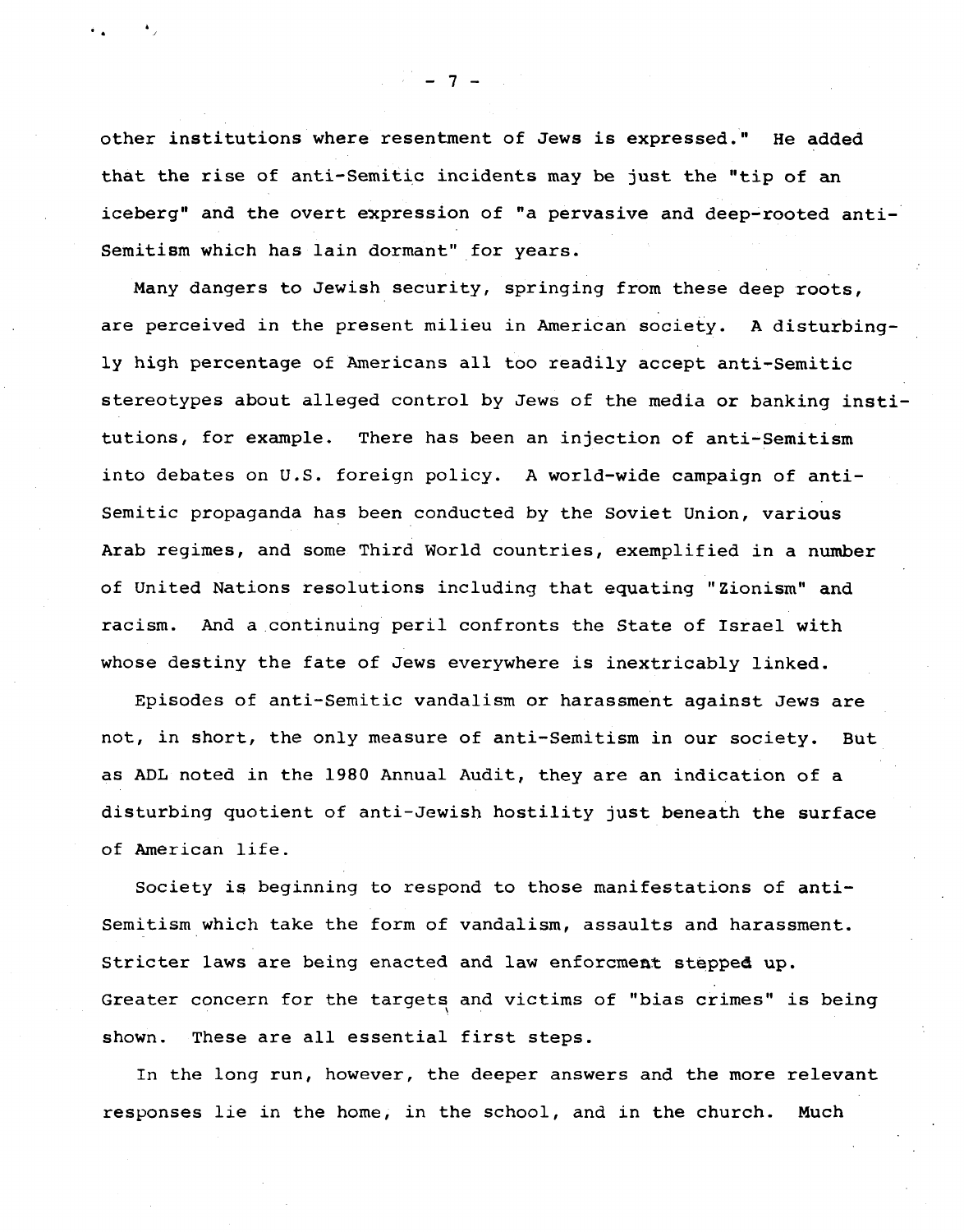**more can be done in these crucial institutions of American life to educate and to train our youth about the evils of anti-Semitism and other forms of religious, racial and ethnic prejudice, about contributions that Jews and other groups have made to the richness of American society, and about the decent respect for others without which American, democracy cannot thrive -- or survive.** 

#

 $\overline{\mathbf{8}}$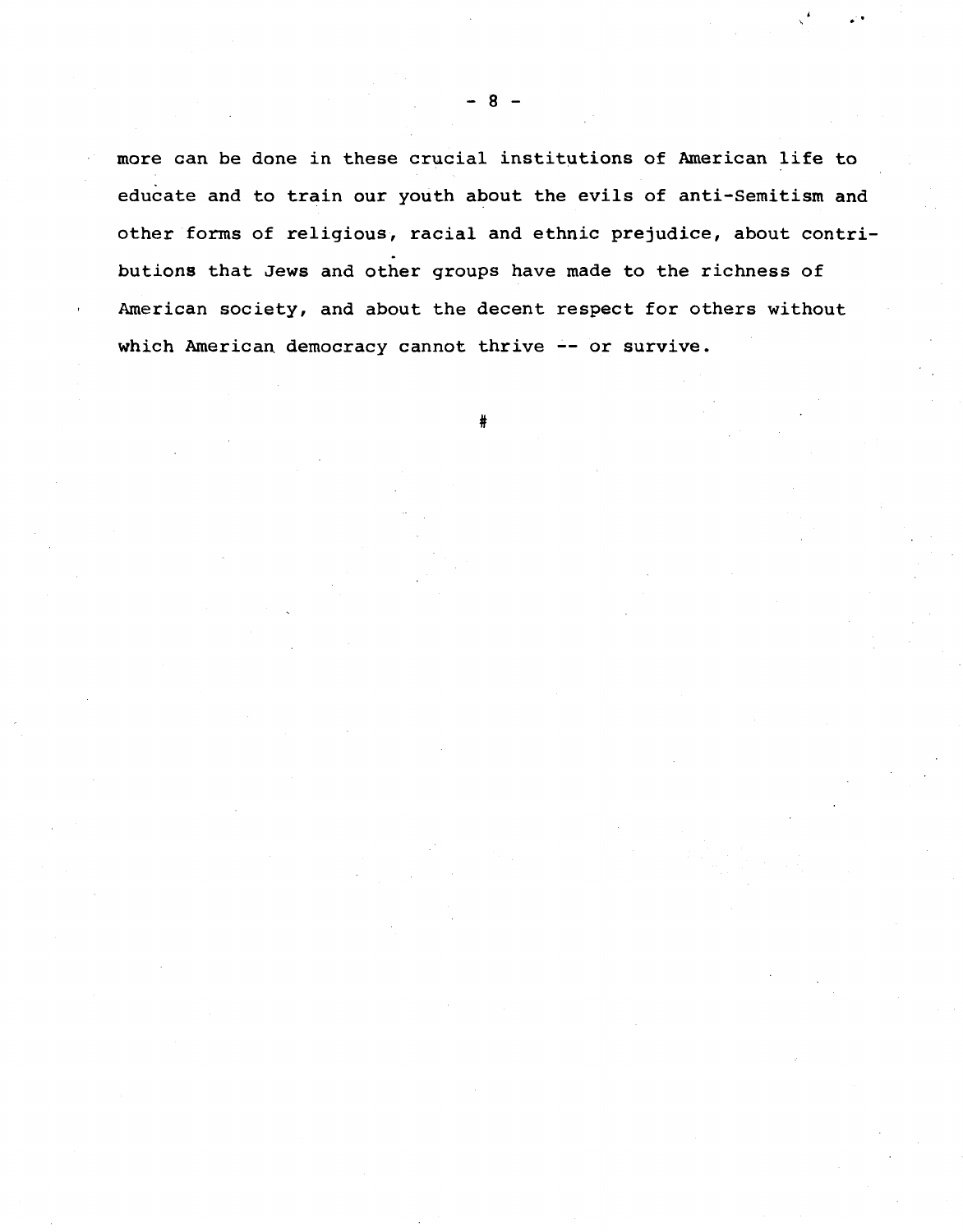## 1981 A.D.L. ANNUAL AUDIT OF ANTI-SEMITIC EPISODES

1981

÷.

 $\ddot{\phantom{0}}$ 

 $\overline{\phantom{a}}$ 

## 1981 ANTI-SEMITIC VANDALISMS

|                                       |                                                                                 |                     |                                       |          |               |                 | <b>HARASSMENTS</b> |                 |                 |
|---------------------------------------|---------------------------------------------------------------------------------|---------------------|---------------------------------------|----------|---------------|-----------------|--------------------|-----------------|-----------------|
|                                       |                                                                                 |                     | -including-<br>Location- $-$ -        |          |               |                 | <b>THREATS</b>     |                 |                 |
|                                       | 1981                                                                            | 1980                | Jewish                                |          |               | Cem.            |                    | <b>ASSAULTS</b> |                 |
| <b>STATE</b>                          | TOTAL                                                                           | <b>TOTAL</b>        | Ins. Pvt. Pub.                        | Ars/att. | Bmb/att.      | Des.            | $\mathtt{Total}$   | Inst.           | Ind.            |
| $1-NEW$ YORK                          | 326                                                                             | 120                 | 104 146<br>76                         | 573      | 1             | 4               | 108                | $\overline{15}$ | $\overline{93}$ |
| Long Island                           | 183                                                                             | 39                  | 17 <sub>1</sub><br>111<br>55          | 2        | 0             | 0               | 88                 |                 |                 |
| Brooklyn                              | 41                                                                              | 29                  | 8<br>$\mathbf{1}$<br>32               | 1/3      | O             | 2               | 3                  |                 |                 |
| Queens                                | 39                                                                              | 23                  | 9<br>21<br>9                          | 0.       | Ω             |                 | 12                 |                 |                 |
| Staten Island                         | 14                                                                              | 5                   | 6<br>$\mathbf 1$                      | 0        | Ω             |                 | 2                  |                 |                 |
| Manhattan                             | 10                                                                              | 6                   | $\overline{c}$<br>6<br>2              | $\Omega$ | 0             | 0               |                    |                 |                 |
| Bronx                                 | 9                                                                               | 6                   | 9<br>$\Omega$<br>$\Omega$             | 0        | $\Omega$      | 0               |                    |                 |                 |
| Upstate                               | 30                                                                              | 12                  | 8<br>12<br>10                         | 2        |               | 0               |                    |                 |                 |
| $2$ -CALIFORNIA                       | 150                                                                             | 27                  | 58<br>40<br>52                        | 3/1      | 1             | 2               | 17                 |                 | 10              |
| 3-NEW JERSEY                          |                                                                                 | 69                  | 45<br>22<br>27                        | 0.       | 1/1           |                 | 16                 | ı               | 15              |
| 4-MASSACHUSETTS                       |                                                                                 | 3 <sup>h</sup>      | 31<br>21                              | 0        | 0             | 0               | 14                 | $\mathbf{c}$    | 12              |
| $5-14$ ARYLAND                        |                                                                                 | $\mathbf 1$         | 18<br>20<br>13                        | 0.       |               |                 | 8                  | 1               | 7               |
| $6 -$ PENNSYLVANIA                    |                                                                                 | $\mathbf{1}$        | 12<br>15<br>23                        | 0/1      | 0             | 2               | 9                  | 0               | 9               |
| $7-MICHIGAN$                          | $\frac{94}{59}$ $\frac{59}{29}$ $\frac{51}{29}$ $\frac{50}{29}$ $\frac{29}{28}$ | 21                  | 17<br>10<br>2                         | 0        | O             | 0               | 23                 | 0               | 23              |
| $8$ -ILLINOIS                         |                                                                                 | 12                  | 18<br>3<br>$\overline{7}$             | 0        | 0             | 0               | 9                  | 0               | 9               |
| 9-MINNESOTA                           | $\frac{26}{25}$                                                                 | 10                  | 16<br>1<br>9                          | 0        | 0             | 0               | 48                 | 9               | 39              |
| $10-VIRGINIA$                         |                                                                                 | 8                   | 11<br>3<br>11                         | 0        | 0             | 0               |                    | 4               | 3               |
| $11 - \text{FLORLDA}$                 | $\overline{24}$                                                                 | $\overline{c}$      | 6<br>5<br>13                          | 0        | 0             | 0               | 8                  | 3               | 5               |
| 12-RHODE ISLAND                       | $\overline{15}$                                                                 | 12                  | 6<br>8<br>ı                           | 0        | 0             | 0               | 9                  | 0               | 9               |
| 13-GEORGIA                            | $\overline{14}$                                                                 | $\mathbf{1}$        | 8<br>4<br>2                           | 0        | 0             | 0               | 14                 | 2               | 12              |
| $14 - \text{COMNECTICUT} \dots \dots$ |                                                                                 | 8                   | 8<br>4<br>$\Omega$                    | 0        | 0             | 0               | 6                  | ı               | 5               |
| 15-MISSOURI                           | $\frac{12}{11}$                                                                 | 8                   | 8<br>$\overline{c}$<br>1              | $\Omega$ | $\Omega$      | 0               |                    | ı               | 2               |
| $16$ -INDIANA                         |                                                                                 | $\mathbf 0$         | 6<br>3                                | 0        | 0             | 2               |                    | 0               |                 |
| 17-NORTH CAROLINA                     |                                                                                 | 9                   | 3<br>3<br>3                           | 0        | 0             | 0               | 8                  | $\overline{c}$  | 6               |
| 18-NEBRASKA                           | $\frac{10}{9}$                                                                  | $\overline{c}$      | $\overline{c}$<br>5<br>$\Omega$       | 0        | 0             | O               | 2                  | 0               | $\overline{c}$  |
| $19 - ARIZONA$                        |                                                                                 | 6                   | $\mathbf{I}$<br>3<br>ı                | ı        | 0             | 0               | 16                 | 3               | 13              |
| 20-0HIO                               | $\frac{5}{4}$                                                                   | $\overline{c}$      | 3<br>ı                                | 0        | 0             | $\Omega$        |                    | 4               |                 |
| 21-COLORADO                           |                                                                                 | $\frac{1}{4}$       | 3<br>ı<br>$\Omega$                    | 0        | 0             | 0               | 6                  |                 |                 |
| 22-WASHINGTON state                   |                                                                                 | $\overline{c}$      | $\overline{O}$<br>$\overline{c}$<br>2 | 0/1      | $\Omega$      | $\Omega$        | 5                  | 4               |                 |
| 23-NEVADA                             |                                                                                 | $\mathbf{1}$        | 3<br>0<br>0                           | 0        | $\Omega$      | Ω               | 0                  | 0               |                 |
| $24 - TEXAS$                          |                                                                                 |                     | 2<br>$\Omega$                         | $\Omega$ | O             | Ω               | 2                  | T               |                 |
| $25-WISCONSIM$                        |                                                                                 | ħ                   | 0<br>0<br>3                           | $\Omega$ | Ω             | $\Omega$        | 2                  | $\Omega$        | 2               |
| 26-ALABAMA                            | $\overline{2}$                                                                  | $\mathbf{I}$        | $\mathbf 1$<br>0                      | $\Omega$ | O             | 0               | 0                  | 0               | 0               |
| 27-SOUTH CAROLINA                     |                                                                                 | 0                   | 2<br>0<br>0                           |          | 0             | 0               |                    | 0               |                 |
| 28-LOUISIANNA                         |                                                                                 | 0                   | 0<br>0                                | 0        | 0             | 0               | 0                  | 0               | O               |
| 29-OKLAHOMA                           | $\frac{2}{1}$<br>$\frac{1}{0}$<br>$\frac{1}{0}$                                 | 0                   | ı<br>0<br>0                           | 0        | $\Omega$      | 0               | 0                  | $\Omega$        | 0               |
| 30-TENNESSEE                          |                                                                                 | 3                   | $\Omega$<br>0                         | 0        | 0/1           | 0               | 0                  | $\Omega$        | 0               |
| $31-10WA$                             |                                                                                 | $\mathsf{O}\xspace$ | 0<br>$\mathbf 0$<br>0                 | 0        | 0             | 0               |                    | 0               | 1               |
| 32-DIST.COLUMBIA                      |                                                                                 | $\mathbf{1}$        | $\Omega$<br>$\Omega$<br>U             | $\Omega$ | 0             | 0               | 2                  | 2               | 0               |
|                                       |                                                                                 |                     |                                       |          |               |                 |                    |                 |                 |
| TOTALS $1981$                         | 974                                                                             |                     | 255 423 296                           | 10/6     | 472           | $\overline{15}$ | 350                | 63              | 287             |
| TOTALS 1980                           |                                                                                 | 377                 | 157 160 60                            | 10/2     | $\frac{1}{2}$ | $\overline{5}$  | 112                |                 |                 |
|                                       |                                                                                 |                     |                                       |          |               |                 |                    |                 |                 |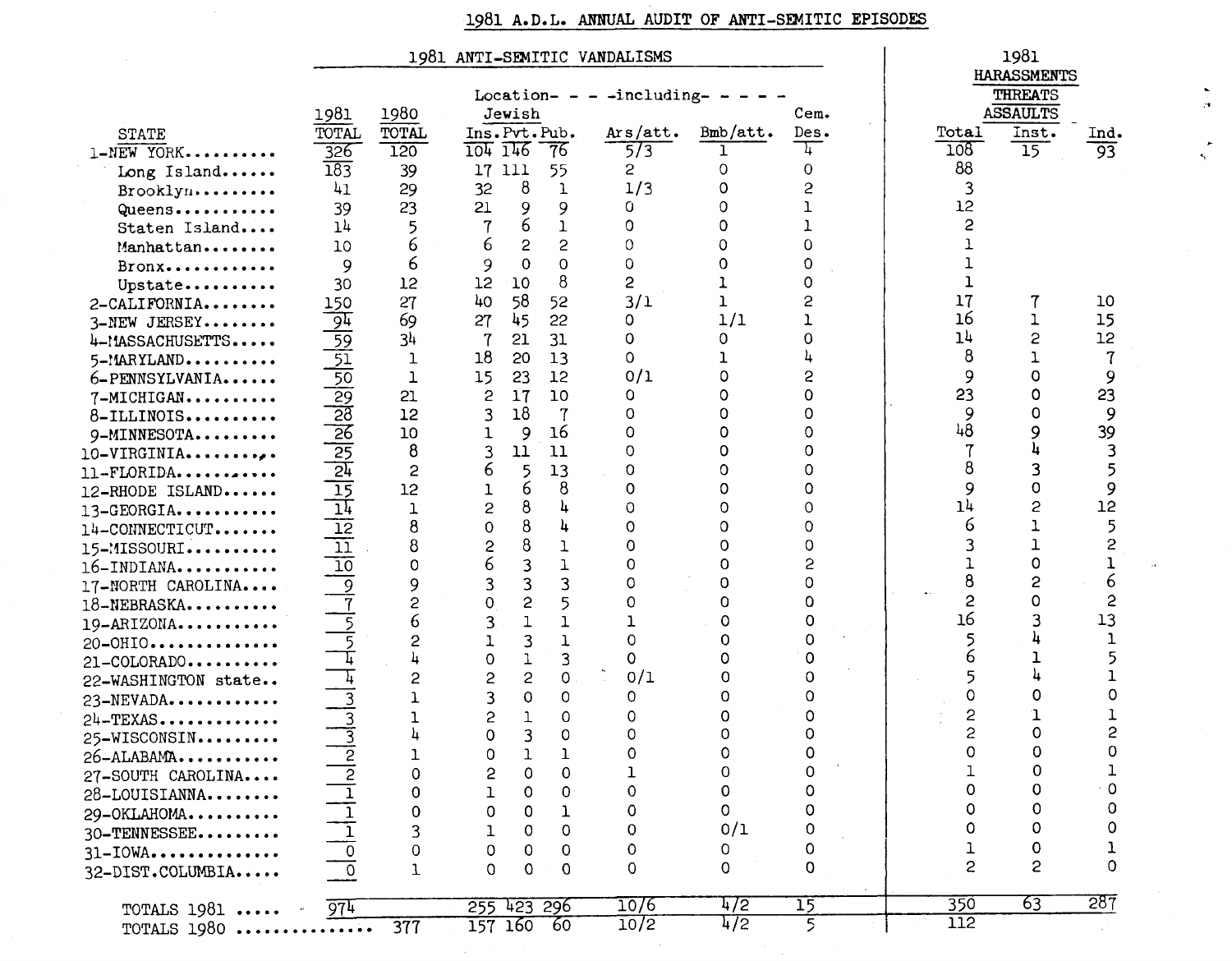### **ADL "Model" Statute**

#### $\mathbf{1}$ . **Institutional Vandalism**

- **A. A person commits the crime of institutional vandalism by knowingly vandalizing, defacing or otherwise damaging:** 
	- **i. Any church, synagogue or other building, structure or place used for religious worship or other religious purpose;**
	- **ii. Any cemetery, mortuary or other facility used for the purpose of burial or memorializing the dead;**
	- **iii. Any school, educational facility or community center;**
	- **iv. The grounds adjacent to, and owned or rented by, any institution, facility, building, structure or place described in subsections (i), (ii) or (iii) above; or** 
		- **v. Any personal property contained in any institution, facility, building, structure or place described in subsections (i), (ii) or (i i i ) above.**
	- **B. Institutional vandalism is punishable as follows:** 
		- **i. Institutional vandalism is a misdemeanor if the person does any act described in Subsection A which causes damage to, or loss of, the property of another.**
		- ii. Institutional vandalism is a **felony** if the person does **any act described in Subsection A which causes damage to, or loss of, the property of another in an amount in excess of five hundred dollars.**
	- **iii.** Institutional vandalism is a **felony if the person does any act described in Subsection A which causes damage to, or loss of, the**  property of unother in an amount in excess of one thousand five hundred **do lint•;•־.**
	- iv. Institutional vandalism is a **felony** if the person does any **act described in Subsection A which causes damage to, or loss of, the property of another in excess of five thousand dollars.**
	- **C. In determining the amount of damage to, or loss of, property, damage ineludes the cost of repair or replacement of the property that was damaged or lost.**